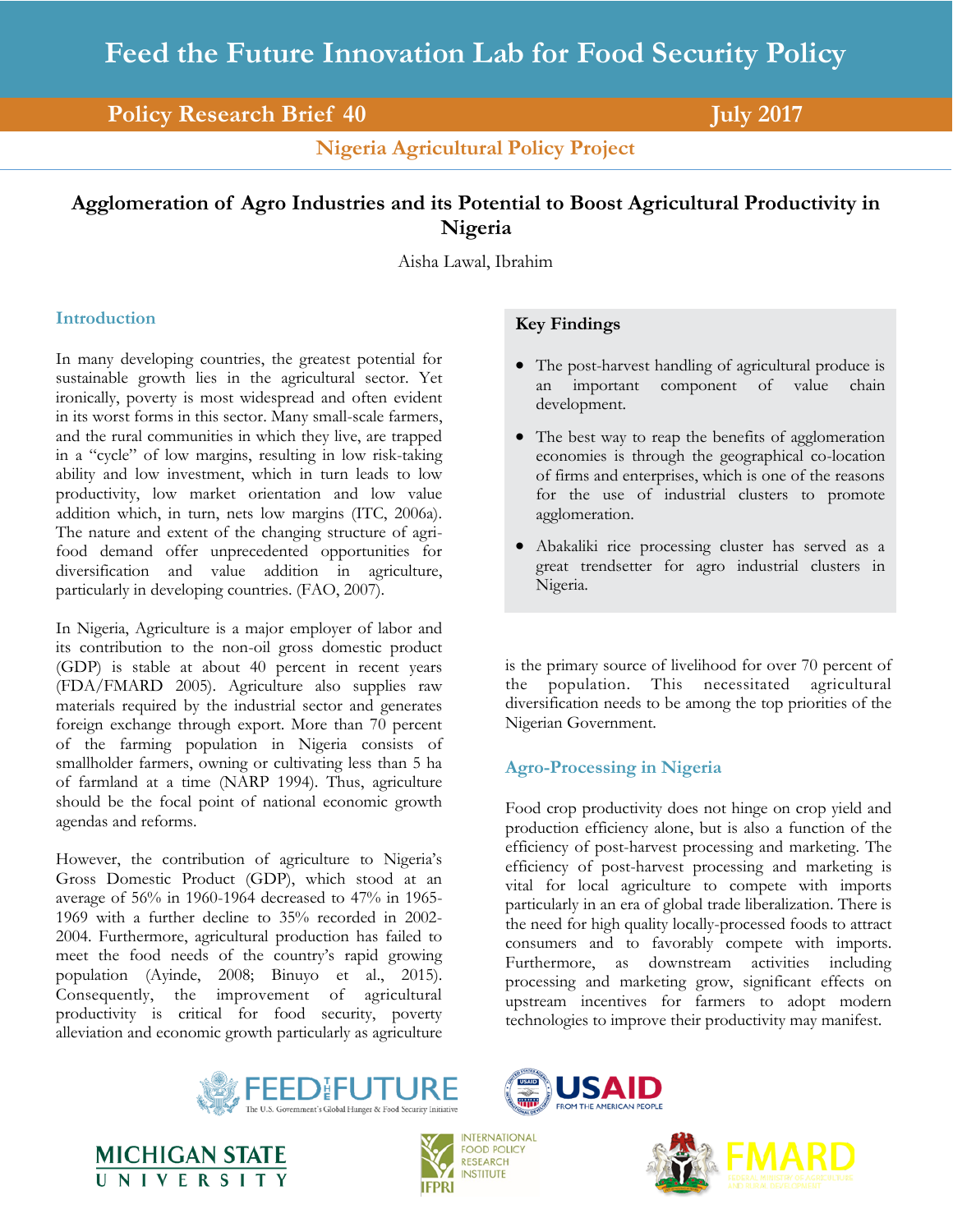In Nigeria today, there are broadly two types of food processing: cottage level and industrial processing. Due to insufficient food inspection and standards enforcement, food processing often involves output of uneven quality especially at the cottage level. The challenge sometimes emerges from a lack of standards or when these are present, insufficient enforcement or a lack of enabling systems (FAMARD, 2016).

The post-harvest handling of agricultural produce is an important component of value chain development, and a catalyst for progressive and sustainable expansion of agribusiness, investment and agro-processing activities, thereby eradicating waste and ensuring import substitution, food security, wealth creation, employment generation, human capital development and security of human life and property (FMARD, 2016).

The prospects for continued growth in demand for valueadded food and agricultural products constitute an incentive for increased attention to agro-industries development within the context of economic growth, food security and poverty-fighting strategies. Agroindustries, here understood as a component of the manufacturing sector where value is added to agricultural raw materials through processing and handling operations, are known to be efficient engines of growth and development. With their forward and backward linkages, agro-industries have high multiplier effects in terms of job creation and value addition. The demand pull created by an agro-industrial enterprise stimulates businesses well beyond the closest links with its direct input suppliers and product buyers; an entire range of ancillary services and supporting activities in the secondary and tertiary sectors of the economy are also positively impacted. Because of the generally perishable and bulky characteristics of agricultural products, many agro-industrial plants and smaller-scale agro-processing enterprises tend to be located close to their major sources of raw materials. Consequently, their immediate socioeconomic impacts tend to be exerted in rural areas (Da Silva, 2009).

## **Agglomeration Economies and Clusters**

The best way to reap the benefits of agglomeration economies is through the geographical co-location of firms and enterprises, which is one of the reasons for the use of industrial clusters to promote agglomeration. Agglomeration economies refer to the benefits that arise when firms and people locate near one another (Glaeser, 2010). Agglomeration economies have been proven to play a significant role in the analysis of regional development, regional growth and industrial location.

The concept of agglomeration economies implies that a spatial concentration of economic activity generates positive effects on the productivity of the firms located in the area in question. Agglomeration economies are a form of external economies as they are not under the control of the firm and the firm itself cannot create them (Kirsi, 2003). The agglomeration of agro-industrial firms has been particularly relevant to the Nigerian government in recent times. An industrial policy of establishing agroprocessing zones or clusters was laid out as a key objective of the ATA strategy of the Jonathan/Adesina administration carried through to the Buhari/Audu Ogbeh administration through the Agricultural promotion policy. This idea focuses on attracting private sector agribusinesses to set up processing plants in zones of high food production, to process commodities into food products. This would be enabled by government by putting in place appropriate fiscal, investment and infrastructure policies for Staple Crops Processing Zones (FMARD, 2016). The spatial concentration of industries is a salient characteristic of developed economies. Empirical literature from developed countries suggest unevenly distributed firms and labor across spatial units with more agglomeration evident in some regions more than others (Ellison and Glaser, 1997; Maurel and Sedilot, 1999; Alonso-Villar et al., 2004; Bertinelli and Decrop, 2005).

Some industries are said to induce concentration of economic activities as they demonstrate high operational economies of scale<sup>1</sup> and some others capitalize on the concentration because of the exhibition of agglomeration economies. For example, a new firm not only takes advantage from concentration of activities in terms of forward and backward linkages, but complementary services also reduce its operational cost. The effective price of infrastructure, such as power, water supply and roads is reduced if there is a concentration of users of these services. The failure to recognize the merits of concentration by policy makers has often led to suboptimal utilization of resources. Given that the firms are not evenly distributed across regions, it is pertinent to know the consequences of the agglomeration of industries on productivity and other dimensions of firm level efficiency.

## **Abakaliki Rice Processing Cluster**

The Abakaliki Rice Mill founded in 1957, is a well-known rice cluster located in Ebonyi State, South Eastern

\_\_\_\_\_\_\_\_\_\_\_\_\_\_\_\_\_\_\_\_\_\_\_\_\_\_\_\_\_\_\_\_\_\_\_\_\_\_\_\_\_\_\_\_\_

<sup>1</sup> Economies of scale is a proportionate savings in costs gained by an increased level of production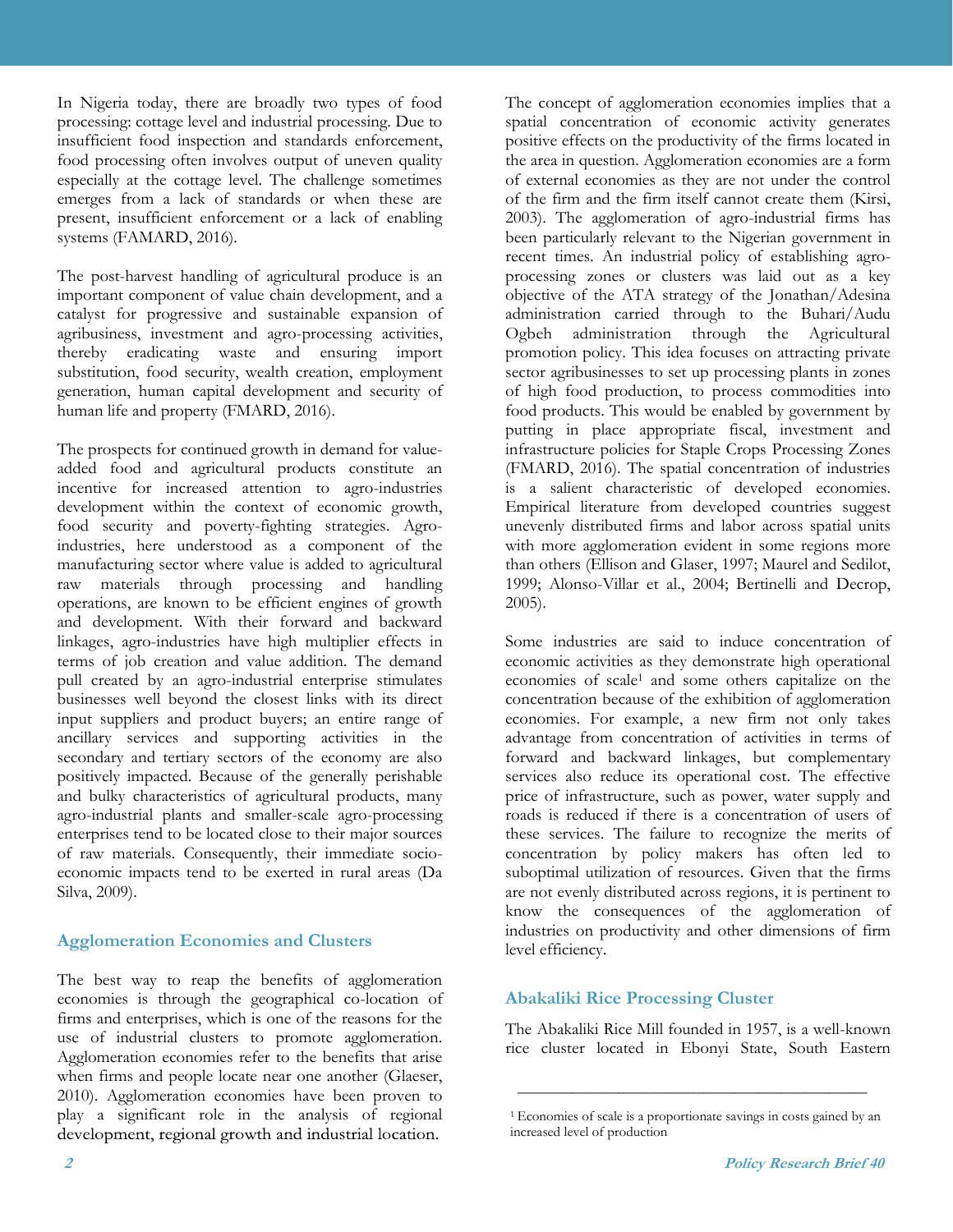Nigeria. Because farmers in Ebonyi produce rice in large quantities, there was need for milling centres to be situated across local government areas to provide easy access to the mills. This need gave rise to the establishment of such centers by cooperative societies in virtually every local government area. The milling machines were situated in such a way that they formed a cluster for milling the rice produce of the state. The center is also a trading market for rice. Aside these submilling centres scattered in various parts of the state, there is a central mill known as Abakaliki Rice Milling Industry located within the state capital along Ogoja road. The Abakaliki rice milling industry provides services for farmers over a huge area. This large cluster of rice milling industry (the Abakaliki mill and smaller ones) is owned and managed by private individuals and cooperative societies. They own their milling machines, while government only collects royalties/levies from them. People come from far and near to the Abakaliki mills to buy or sell rice daily. According to the results of investigation, patrons from the north as well as from neighboring states such as Enugu, Imo, Abia and Anambra buy very large quantities of rice from Abakaliki. The high patronage of Abakaliki rice is due to its unique taste, affordability and inexpensive price. The rice cluster brings together several smaller groups of stakeholders, involved in many rice processing activities. These groups include the rice mill owners, rice de-stoning machine owners, rice dust/husk carriers, bag stitchers, barrow pushers, on-loaders and off-loaders, vehicle owners, drivers, mammy market traders, and others. Currently there are in the cluster, more than 1000 rice milling machines owned by over 200 entrepreneurs, employing over 2500 workers as machine operators and cashiers.

The daily output of the Abakaliki rice mill cluster is reported to be an average of 180 metric tonnes with the major input (paddy rice) sourced from domestic production within Nigeria, particularly Ebonyi. The rice cluster provides opportunities to providers of related services such as disposing of rice dust/husk (mostly done by women), and food vendors. Rice production has created jobs providing upkeep for many families. Other jobs in the Abakaliki rice mill industry include technical/ professional and unprofessional/causal works, as well as the sale of wares. The industry employs loaders, toll gate levy collectors/taskforce, food vendors, commercial bus/ duty truck drivers, milling machine operators, sales representatives, wheel barrow pushers, winnowers (women whose duty it is to dispose the rice husk/chaff), security men, gatemen, while independent others trade on different wares. Unemployment in the state is consequently significantly reduced.

#### **Conclusion**

The potential for Nigeria to reap the benefits of agglomeration economies through agro-industrial clusters is evident. The Abakaliki rice processing cluster has served as a great trendsetter for agro industrial clusters in Nigeria. Similar examples of clusters in other industries exist, Nigerian clusters such as the computer village in Lagos and the automobile spare parts cluster in Nnewi have thrived over decades. Promotion of agro industrial enterprise clusters could be a big part of the solution to Nigeria's long-standing problem in boosting productivity and the Nation's economy.

#### **References**

Abakaliki, S. N. (2015). Life and hustles in Abakaliki rice mill. Nigerian Pilot. Retrieved May 27, 2017, from http://nigerianpilot.com/life-and-hustles-in-abakaliki-rice -mill/

Adesina AA. (2012) Unlocking the Potential of Agriculture in Sub-Saharan Africa: Nigeria's Transformation Agenda for Agriculture. Abuja, Nigeria: Federal Ministry of Agriculture and Rural Development.

Adetunji, O. 2006. Creating appropriate technology as a means of waste minimization in cassava end products. [www.nifst.org/?nifst:articles](http://www.nifst.org/?nifst:articles)

Amaza P.S, Maurice D.C. (2005) Identification of factors that influence technical efficiency in rice based production system in Nigeria: A Paper Presented at Workshop on Policies and Strategies for Promoting Rice Production and Food Security in Sub Sahara Africa, Cotonou (Benin Republic)

Ayinde O.E.(2008)Empirical analysis of agricultural growth and unemployment in Nigeria. African Journal of Agricultural Research. ;3(7):465-468.

Bello B. (2004) The Nigerian Rice. In Nigeria Rice Memorabilia. Edited by: Abo ME, Abdullahi AS. Project Synergy Abuja, Nigeria;

Bertinelli, Luisito and Decrop, Jehan, (2005), Geographical agglomeration: Ellison and Glaeser's index applied to the case of Belgian manufacturing industry, *Regional Studies*, 39, issue 5, p. 567-583,

Binuoye G, Abdulrahman S., Yusuf O, Timothy A. (2015) Technical Efficiency of Rain-fed Lowland Rice Production in Niger State, Nigeria. Asian Journal of Agricultural Extension, Economics & Sociology 9(4): 1- 12, 2016; Article no.AJAEES.22504 ISSN: 2320-7027